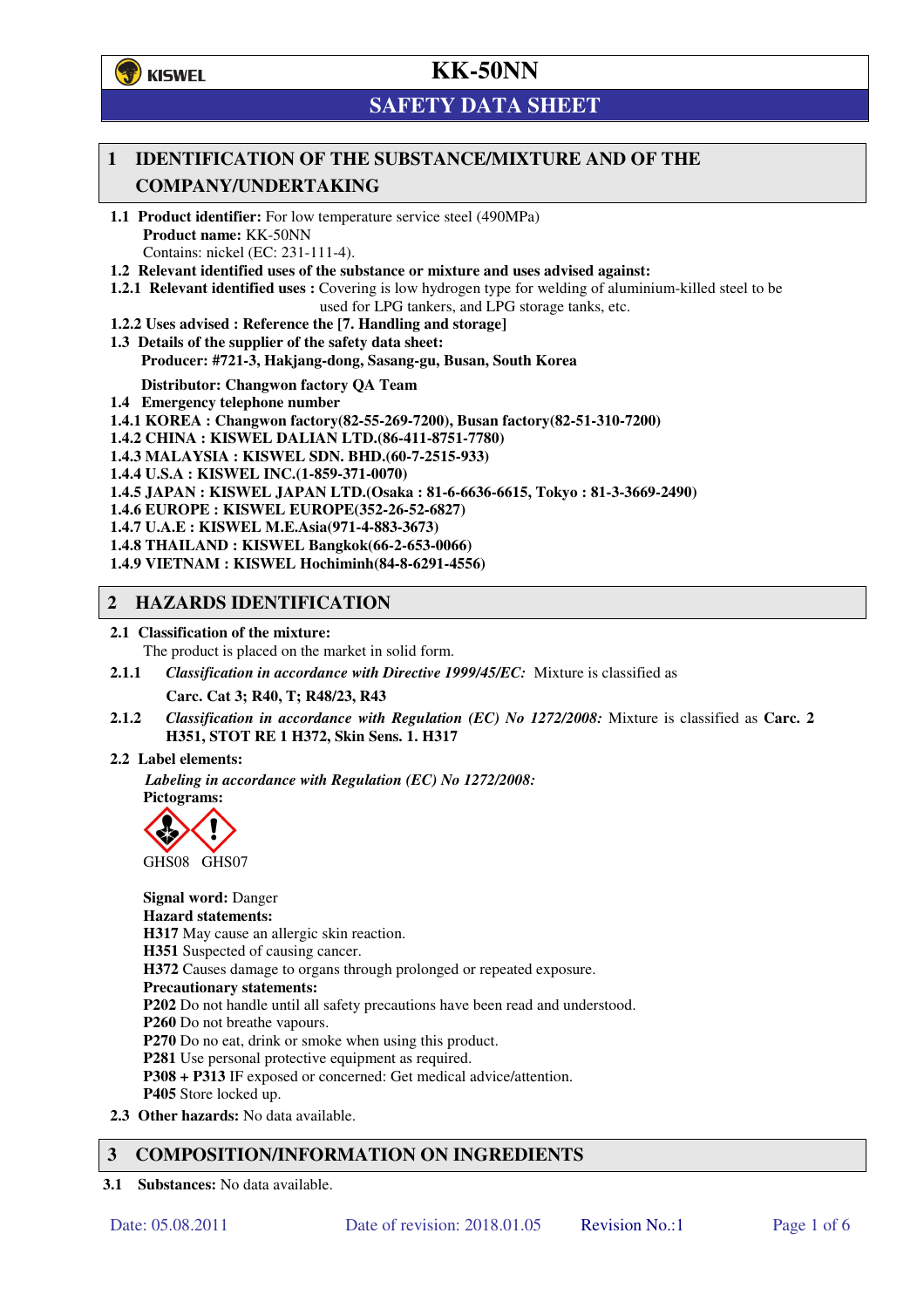## **SAFETY DATA SHEET**

|                               |                 |                       | <b>Classification</b>                            |                                                                                                                                                                |                                 |                                     |                                  |                |
|-------------------------------|-----------------|-----------------------|--------------------------------------------------|----------------------------------------------------------------------------------------------------------------------------------------------------------------|---------------------------------|-------------------------------------|----------------------------------|----------------|
| Substance name                | EC No.          | Registr.<br>$\bf{no}$ | 67/548/EEC                                       | <b>Hazard Class</b><br>and<br>Category<br>Code(s)                                                                                                              | <b>Hazard</b><br>state-<br>ment | Pictogram/<br><b>Signal</b><br>word | Conc.<br>$(\%)$<br><b>Volume</b> | <b>Note</b>    |
| ${}^{1}$ Ferro Silicon        |                 | ۰                     | $\overline{\phantom{a}}$                         |                                                                                                                                                                | ۰                               | -                                   | $1.0 - 3.0$                      | $\sim$         |
| <sup>1</sup> Calcium fluoride | 232-188-7       |                       |                                                  |                                                                                                                                                                |                                 |                                     | $3.0 - 7.0$                      | $\overline{a}$ |
| $1$ Iron                      | 231-096-4       |                       |                                                  |                                                                                                                                                                | $\equiv$                        |                                     | $68.0 - 72.0$                    | ٠              |
| ${}^{1}$ Limestone            | 215-279-6       | ۰                     | $\overline{a}$                                   |                                                                                                                                                                | ۰                               |                                     | $11.0 - 15.0$                    | ٠              |
| $1,2$ Manganese               | $231 - 105 - 1$ |                       |                                                  |                                                                                                                                                                |                                 |                                     | $0.1 - 1.0$                      |                |
| $1,2$ Mica                    | $\overline{a}$  | ۰                     | ÷,                                               |                                                                                                                                                                |                                 |                                     | $0.1 - 1.0$                      | ٠              |
| Nickel                        | 231-111-4       | $\blacksquare$        | Toxic<br>Carc. Cat 3;<br>R40<br>T: R48/23<br>R43 | Carcinogenicity<br>Carc. 2<br>Specific target<br>organ toxicity -<br>repeated exposure<br><b>STOT RE1</b><br>Respiratory/skin<br>sensitisation<br>Skin Sens. 1 | H351<br>H372<br>H317            | Danger                              | $0.1 - 1.0$                      | S, 7           |
| <sup>1</sup> Titanium dioxide | 236-675-5       |                       |                                                  |                                                                                                                                                                |                                 |                                     | $0.1 - 1.0$                      |                |
| <sup>1</sup> Sodium silicate  | 239-981-7       |                       |                                                  |                                                                                                                                                                |                                 |                                     | $1.0 - 3.0$                      |                |

#### **3.2 Mixtures:** The mixture contains dangerous substances:

<sup>1</sup>Substance is not classified in terms of Regulation (EC) No. 1272/2008 Annex VI.

<sup>2</sup>Substance with workplace exposure limits.

Note S: This substance may not require a label according to Article 17 (see section 1.3 of Annex I) (Table 3.1). This substance may not require a label according to Article 23 of Directive 67/548/EEC (see section 8 of Annex VI to that Directive) (Table 3.2).

Note 7: Alloys containing nickel are classified for skin sensitisation when the release rate of 0,5 µg Ni/cm2/week, as measured by the European Standard reference test method EN 1811, is exceeded.

\* See all the hazard statements in chapter 16.

## **4 FIRST AID MEASURES**

**4.1 Description of first aid measures:** 

**In case of respiratory exposure**: Remove to fresh air and keep at rest. If breathing is difficult or has stopped, administer artificial respiration as necessary. Seek medical attention.

**In case of skin contamination**: Wash contaminated area thoroughly with soap and water. Remove and wash contaminated clothing. If a persistent rash or irritation occurs, seek medical attention.

 **In case of intrusion into eye**: Immediately flush eyes with large amounts of running water for at least 15 minutes, lifting the upper and lower eyelids. Get medical attention.

**In case of oral intake**: Ingestion is considered unlikely due to product form. However, if swallowed do not induce vomiting. Seek medical attention. Advice to doctor: treat symptomatically.

- **4.2 Most important symptoms and effects, both acute and delayed:** No data available.
- **4.3 Indication of any immediate medical attention and special treatment needed:** No data available.

#### **5 FIREFIGHTING MEASURES**

**5.1 Extinguishing media:** 

**Suitable extinguishing media:** Carbon dioxide, dry chemical, water spray. Use extinguishing media appropriate for surrounding fire.

**Unsuitable extinguishing media:** No data available.

**5.2 Special hazards arising from the substance or mixture:** Fire may produce irritating or poisonous gases.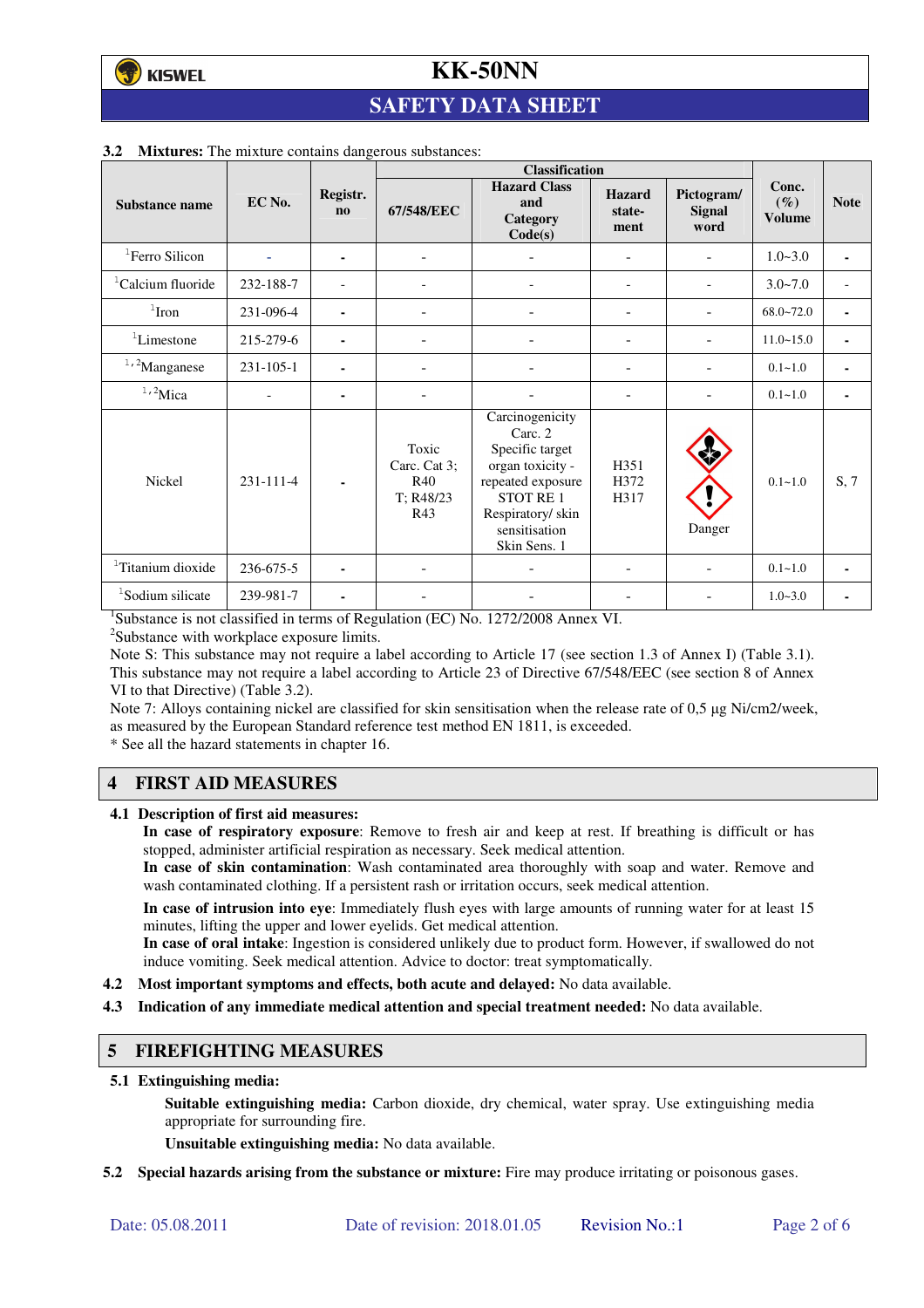

**SAFETY DATA SHEET** 

**5.3 Advice for firefighters:** In the event of a fire, wear self-contained breathing apparatus and protective clothing.

## **6 ACCIDENTAL RELEASE MEASURES**

**6.1 Personal precautions, protective equipment and emergency procedures:** 

**For non-emergency personnel:** Wear appropriate personal protective equipment as specified in Section 8. Ensure adequate ventilation**.** 

**For emergency responders:** No data available.

**6.2 Environmental precautions:** Avoid dispersal of spilled material and contact with soil, ground and surface water, drains and sewers.

**Methods and material for containment and cleaning up:** Take up mechanically. Collect the material in labeled containers and dispose of according to local and regional authority requirements.

**6.3 Reference to other sections:** See Section 7 for information on safe handling. See Section 8 for information on personal protection equipment. See Section 13 for disposal information.

## **7 HANDLING AND STORAGE**

- **7.1 Precautions for safe handling:** Welding may produce fumes and gases hazardous to health. Avoid breathing these fumes and gases. Use adequate ventilation. Keep away from sources of ignition. Avoid contact with skin, eyes and clothing. Do not eat, drink and smoke in work areas.
- **7.2 Conditions for safe storage, including any incompatibilities**: Store in cool, dry and well-ventilated place. Keep away from incompatible materials. Keep away from heat and open flame.
- **7.3 Specific end use(s):** No data available.

### **8 EXPOSURE CONTROLS/PERSONAL PROTECTION**

**8.1 Control parameters:** Exposure limits were not established for this product.

Workplace exposure limits for substances contained in the mixture are listed in *EH40/2005* Workplace exposure limits:

|                             | <b>CAS</b> number | Workplace exposure limit                                        |                   |                                                                                  |                   |                 |  |
|-----------------------------|-------------------|-----------------------------------------------------------------|-------------------|----------------------------------------------------------------------------------|-------------------|-----------------|--|
|                             |                   | Long-term<br>exposure limit<br>(8-hour TWA<br>reference period) |                   | <b>Short-term exposure</b><br>limit<br>$(15\text{-minute})$<br>reference period) |                   | <b>Comments</b> |  |
| <b>Substance</b>            |                   |                                                                 |                   |                                                                                  |                   |                 |  |
|                             |                   |                                                                 |                   |                                                                                  |                   |                 |  |
|                             |                   |                                                                 |                   |                                                                                  |                   |                 |  |
|                             |                   | ppm                                                             | mg.m <sup>3</sup> | ppm                                                                              | mg.m <sup>3</sup> |                 |  |
| Chromium                    | 7440-47-3         |                                                                 | 0.5               |                                                                                  |                   |                 |  |
| Limestone/Calcium carbonate | 1317-65-3         |                                                                 |                   |                                                                                  |                   |                 |  |
| Total inhalable             |                   |                                                                 | 10                |                                                                                  |                   |                 |  |
| Respirable                  |                   |                                                                 | 4                 |                                                                                  |                   |                 |  |
| Manganese and its inorganic |                   |                                                                 |                   |                                                                                  |                   |                 |  |
| compounds (as Mn)           |                   |                                                                 | 0.5               |                                                                                  |                   |                 |  |
| Mica                        | 12001-26-2        |                                                                 |                   |                                                                                  |                   |                 |  |
| Total inhalable             |                   |                                                                 | 10                |                                                                                  |                   |                 |  |
| Respirable                  |                   |                                                                 | 0.8               |                                                                                  |                   |                 |  |
| Titanium dioxide            | 13463-67-7        |                                                                 |                   |                                                                                  |                   |                 |  |
| Total inhalable             |                   |                                                                 | 10                |                                                                                  |                   |                 |  |
| Resirable                   |                   |                                                                 | 4                 | $\overline{\phantom{a}}$                                                         |                   |                 |  |
| Iron oxide, fume (as Fe)    | 1309-37-1         |                                                                 | 5                 |                                                                                  | 10                |                 |  |

\*A skin notation assigned to the OEL identifies the possibility of significant uptake through the skin.

- **8.2 Exposure controls:** Do not eat, drink and smoke. Immediately remove all contaminated clothing. Wash hands before breaks and at the end of work.
- **8.2.1 Appropriate engineering controls:** Use local exhaust ventilation during all welding operations.

**8.2.2 Individual protection measures, such as personal protective equipment:**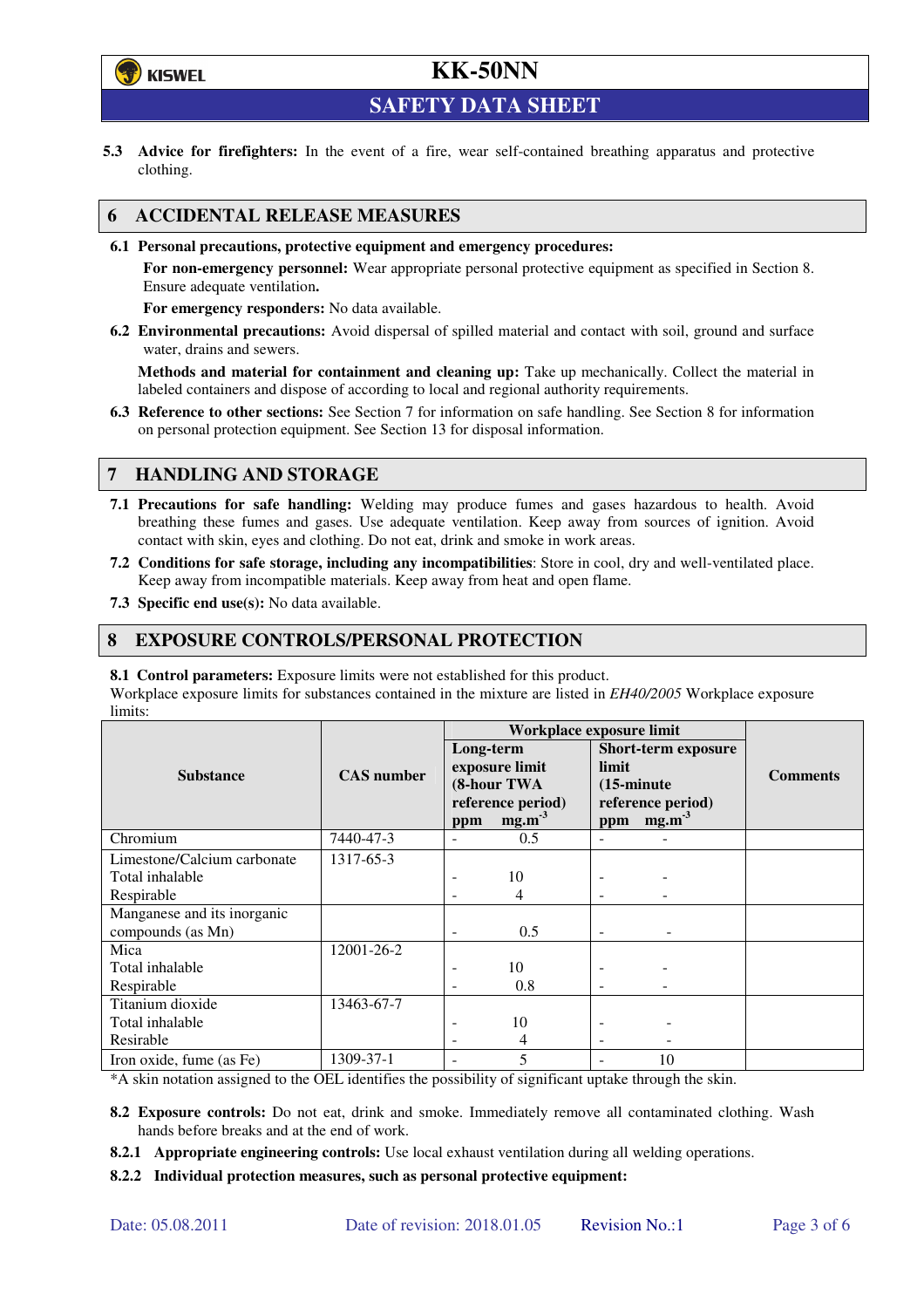

**SAFETY DATA SHEET** 

**8.2.2.1 Eye/face protection:** Always wear eye protection during welding operations, helmet and/or face shield with filter lens.

#### **8.2.2.2 Skin protection:**

**Hand protection:** Wear appropriate protective (welding) gloves during welding. **Other:** Wear appropriate protective clothing and boots.

- **8.2.2.3 Respiratory protection:** If ventilation is insufficient, use appropriate respirator or self-contained breathing apparatus.
- **8.2.2.4 Thermal hazards:** No data available.
- **8.2.3 Environmental exposure controls:** Do not allow to enter sewers, surface and ground water.

### **9 PHYSICAL AND CHEMICAL PROPERTIES**

#### **9.1 Information on basic physical and chemical properties:**

| our amoramunon on ousie physical und encancen properties.<br>Appearance: | solid (metal rod)        |
|--------------------------------------------------------------------------|--------------------------|
| Odour:                                                                   |                          |
| <b>Odour threshold:</b>                                                  |                          |
| pH:                                                                      |                          |
| <b>Melting point/freezing point:</b>                                     | -                        |
| Initial boiling point and boiling range:                                 | $\qquad \qquad -$        |
| <b>Flash point:</b>                                                      |                          |
| <b>Evaporation rate:</b>                                                 |                          |
| <b>Flammability (solid, gas):</b>                                        |                          |
| <b>Upper/lower flammability or explosive limits:</b>                     | $\overline{\phantom{a}}$ |
| Vapour pressure:                                                         | ۰                        |
| Vapour density:                                                          |                          |
| <b>Relative density:</b>                                                 |                          |
| Solubility(ies):                                                         |                          |
| Partition coefficient: n-octanol/water:                                  | $\overline{a}$           |
| <b>Auto-ignition temperature:</b>                                        | -                        |
| <b>Decomposition temperature:</b>                                        |                          |
| <b>Viscosity:</b>                                                        |                          |
| <b>Explosive properties:</b>                                             | ۰                        |
| <b>Oxidising properties:</b>                                             |                          |

**9.2 Other information:** No data available.

### **10 STABILITY AND REACTIVITY**

**10.1 Reactivity:** No data available.

- **10.2 Chemical stability:** The product is stable under normal conditions. When using it may produce dangerous fumes and gases.
- **10.3 Possibility of hazardous reactions:** No data available.
- **10.4 Conditions to avoid:** Avoid contact with incompatible materials.
- **10.5 Incompatible materials:** Acids, bases, oxidizing agents.
- **10.6 Hazardous decomposition products:** Metal oxide fumes and gases are produced during welding.

## **11 TOXICOLOGICAL INFORMATION**

#### **11.1 Information on toxicological effects:**

The mixture may cause an allergic skin reaction. It is suspected of causing cancer. It causes damage to organs through prolonged or repeated exposure.

## **12 ECOLOGICAL INFORMATION**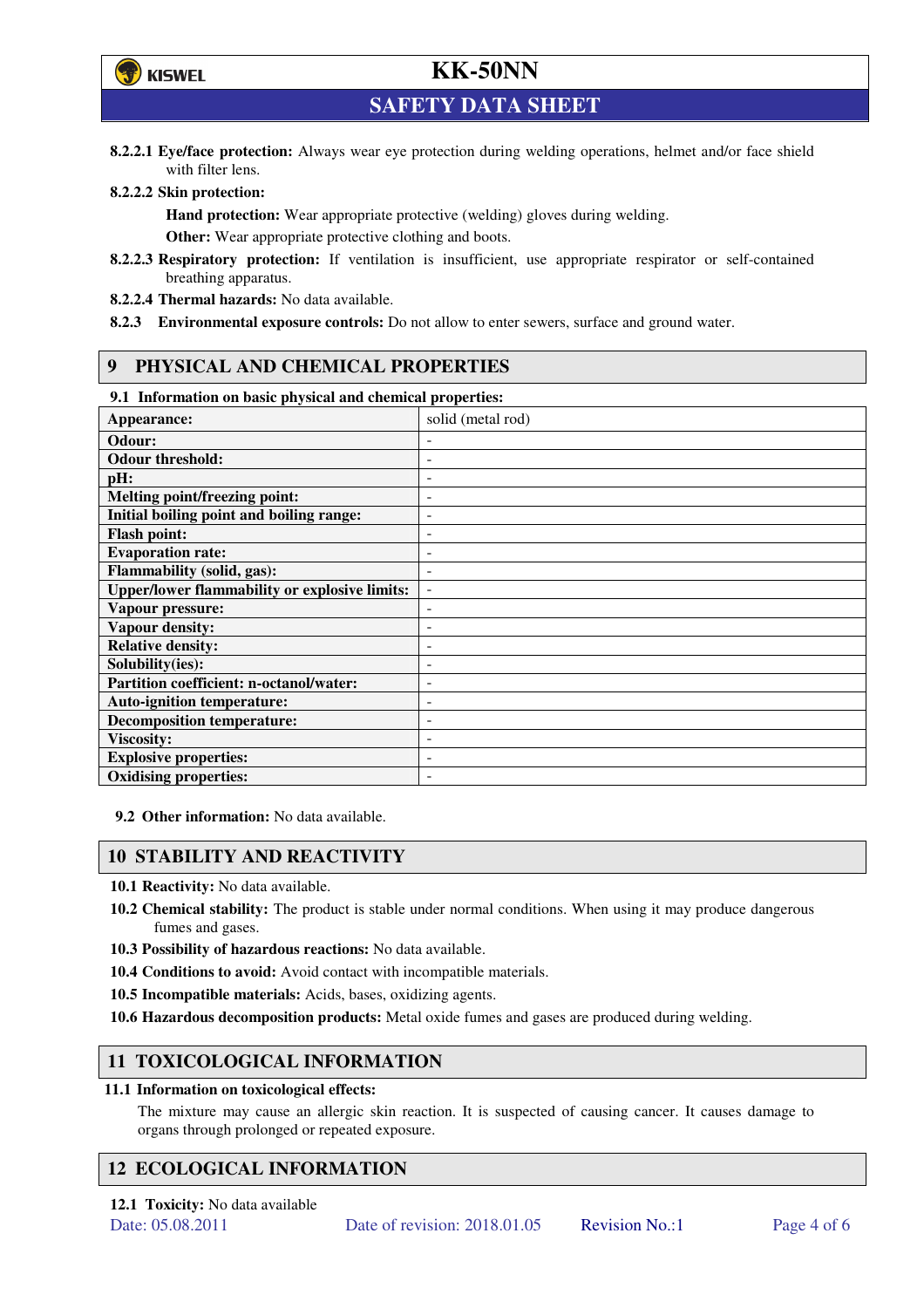

 $\overline{a}$ 

## **KK-50NN**

## **SAFETY DATA SHEET**

- **12.2 Persistence and degradability:** No data available.
- **12.3 Bioaccumulative potential:** No data available.
- **12.4 Mobility in soil:** No data available.
- **12.5 Results of PBT and vPvB assessment:** No data available.
- **12.6 Other adverse effects:** No data available.

### **13 DISPOSAL CONSIDERATIONS**

**13.1 Waste treatment methods:** Dispose off in accordance with local and national regulations.

### **14 TRANSPORT INFORMATION**

**14.1 ADR/RID/ADN:** The mixture is not subject to international regulations on transport of dangerous goods.

| UN number:                           | - |
|--------------------------------------|---|
| UN proper shipping name:             | - |
| Transport hazard class(es):          | - |
| <b>Packing group:</b>                | - |
| <b>Environmental hazards:</b>        | - |
| <b>Special precautions for user:</b> | - |
| Transport in bulk according to       |   |
| Annex II of MARPOL73/78 and the      | ÷ |
| <b>IBC</b> Code:                     |   |

**14.2 IMDG:** The mixture is not subject to international regulations on transport of dangerous goods.

**14.3 ICAO/IATA:** The mixture is not subject to international regulations on transport of dangerous goods.

## **15 REGULATORY INFORMATION**

**15.1 Safety, health and environmental regulations/legislation specific for the substance or mixture:** There are restrictions for nickel under Title VIII of REACH Regulation.

Annex XVII to Regulation (EC) No 1907/2006 - Restrictions on the manufacture, placing on the market and use of certain dangerous substances, mixtures and articles:

Nickel CAS No 7440-02-0 EC No 231-111-4 and its compounds:

1. Shall not be used: (a) in any post assemblies which are inserted into pierced ears and other pierced parts of the human body unless the rate of nickel release from such post assemblies is less than  $0.2 \mu$ g/cm  $2$ /week (migration limit); (b) in articles intended to come into direct and prolonged contact with the skin such as: earrings, — necklaces, bracelets and chains, anklets, finger rings, — wrist-watch cases, watch straps and tighteners, — rivet buttons, tighteners, rivets, zippers and metal marks, when these are used in garments, if the rate of nickel release from the parts of these articles coming into direct and prolonged contact with the skin is greater than 0,5 µg/cm 2 / week. (c) in articles referred to in point (b) where these have a non-nickel coating unless such coating is sufficient to ensure that the rate of nickel release from those parts of such articles coming into direct and prolonged contact with the skin will not exceed 0,5 µg/cm 2 / week for a period of at least two years of normal use of the article.

2. Articles which are the subject of paragraph 1 shall not be placed on the market unless they conform to the requirements set out in that paragraph.

3. The standards adopted by the European Committee for Standardisation (CEN) shall be used as the test methods for demonstrating the conformity of articles to paragraphs 1 and 2.

Corrigendum to Regulation (EC) No 1907/2006 of the European Parliament and of the Council of 18 December 2006 concerning the Registration, Evaluation, Authorization and Restriction of Chemicals (REACH), establishing a European Chemicals Agency, amending Directive 1999/45/EC and repealing Council Regulation (EEC) No 793/93 and Commission Regulation (EC) No 1488/94 as well as Council Directive 76/769/EEC and Commission Directives 91/155/EEC, 93/67/EEC, 93/105/EC and 2000/21/EC (OJ L 396, 30.12.2006);